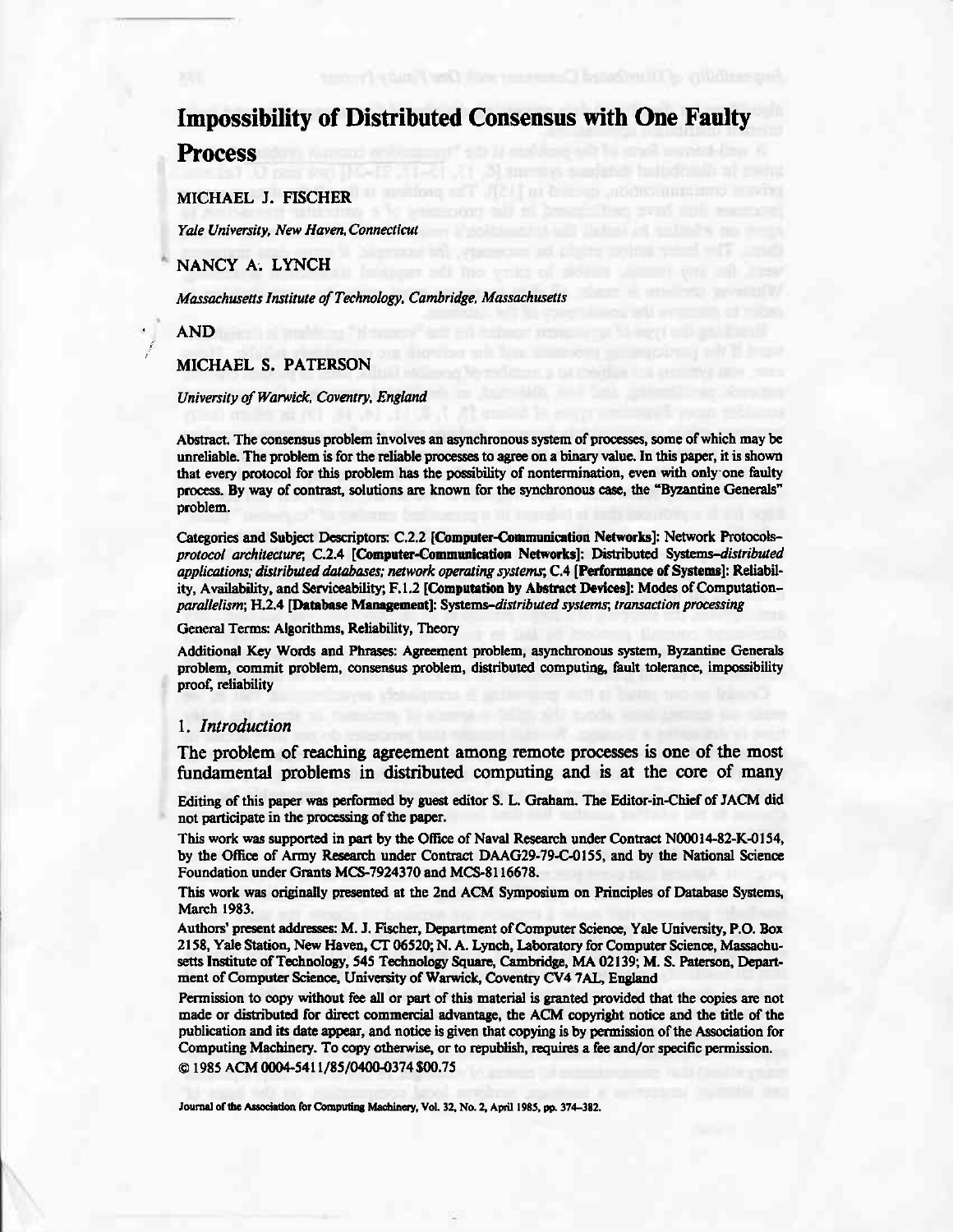# Impossibility of Distributed Consensus with One Faulty Process

algorithms for distributed data processing, distributed file management, and faulttolerant distributed applications.

A well-known form of the problem is the "transaction commit problem," which arises in distributed database systems [6, 13, 15–17, 21–24] (see also G. LeLann. private communication, quoted in [15]). The problem is for all the data manager processes that have participated in the processing of a particular transaction to agree on whether to install the transaction's results in the database or to discard them. The latter action might be necessary, for example, if some data managers were, for any reason, unable to carry out the required transaction processing. Whatever decision is made, all data managers must make the same decision in order to preserve the consistency of the database.

Reaching the type of agreement needed for the "commit" problem is straightforward if the participating processes and the network are completely reliable. However, real systems are subject to a number of possible faults, such as process crashes, network partitioning, and lost, distorted, or duplicated messages. One can even consider more Byzantine types of failure [5, 7, 8, 11, 14, 18, 19] in which faulty processes might go completely haywire, perhaps even sending messages according to some malevolent plan. One therefore wants an agreement protocol that is as reliable as possible in the presence of such faults. Of course, any protocol can be overwhelmed by faults that are too frequent or too severe, so the best that one can hope for is a protocol that is tolerant to a prescribed number of "expected" faults.

In this paper, we show the surprising result that no completely asynchronous consensus protocol can tolerate even a single unannounced process death. We do not consider Byzantine failures, and we assume that the message system is reliableit delivers all messages correctly and exactly once. Nevertheless, even with these assumptions, the stopping of a single process at an inopportune time can cause any distributed commit protocol to fail to reach agreement. Thus, this important problem has no robust solution without further assumptions about the computing environment or still greater restrictions on the kind of failures to be tolerated!

Crucial to our proof is that processing is completely asynchronous; that is, we make no assumptions about the relative speeds of processes or about the delay time in delivering a message. We also assume that processes do not have access to synchronized clocks, so algorithms based on time-outs, for example, cannot be used. (In particular, the solutions in [6] are not applicable.) Finally, we do not postulate the ability to detect the death of a process, so it is impossible for one process to tell whether another has died (stopped entirely) or is just running very slowly.

Our impossibility result applies to even a very weak form of the consensus problem. Assume that every process starts with an initial value in {0, 1}. A nonfaulty process decides on a value in {0, 1} by entering an appropriate decision state. All nonfaulty processes that make a decision are required to choose the same value. For the purpose of the impossibility proof, we require only that some process eventually make a decision. (Of course, any algorithm of interest would require that all nonfaulty processes make a decision.) The trivial solution in which, say, 0 is always chosen is ruled out by stipulating that both 0 and 1 are possible decision values, although perhaps for different initial configurations.

Our system model is rather strong so as to make our impossibility proof as widely applicable as possible. Processes are modeled as automata (with possibly infinitely many states) that communicate by means of messages. In one atomic step, a process can attempt to receive a message, perform local computation on the basis of

 $\mathcal{L} = \frac{1}{2} \frac{1}{2} \frac{1}{2} \frac{1}{2} \frac{1}{2} \frac{1}{2} \frac{1}{2} \frac{1}{2} \frac{1}{2} \frac{1}{2} \frac{1}{2} \frac{1}{2} \frac{1}{2} \frac{1}{2} \frac{1}{2} \frac{1}{2} \frac{1}{2} \frac{1}{2} \frac{1}{2} \frac{1}{2} \frac{1}{2} \frac{1}{2} \frac{1}{2} \frac{1}{2} \frac{1}{2} \frac{1}{2} \frac{1}{2} \frac{1}{2} \frac{1}{2} \frac{1}{2} \frac{$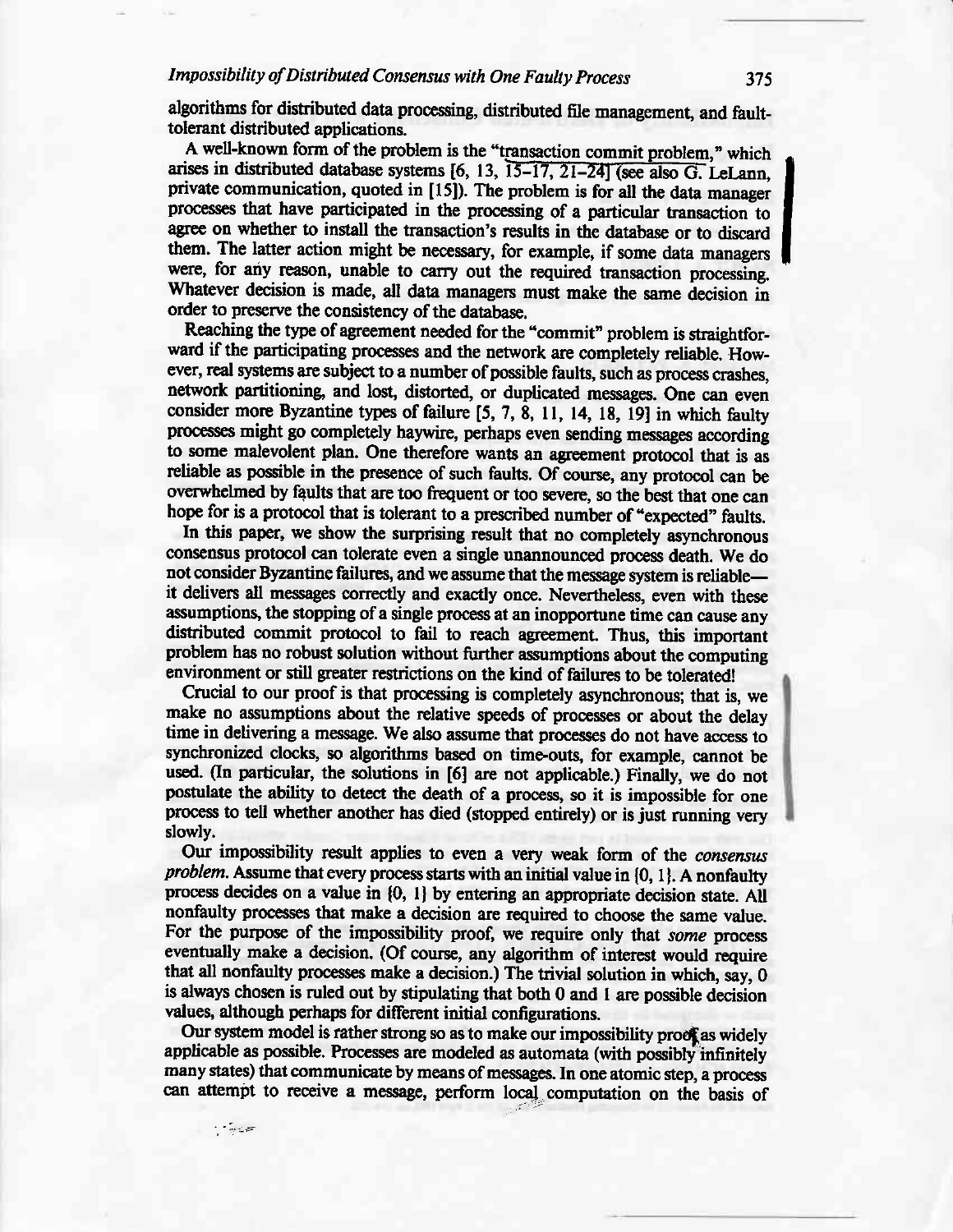whether or not a message was delivered to it (and if so, which one), and send an arbitrary but finite set of messages to other processes. In particular, an "atomic broadcast" capability is assumed, so a process can send the same message in one step to all other processes with the knowledge that if any nonfaulty process receives the message, then all the nonfaulty processes will. Every message is eventually delivered as long as the destination process makes infinitely many attempts to receive, but messages can be delayed, arbitrarily long and delivered out of order.

The asynchronous commit protocols in current use all seem to have a "window of wlnerability"-an interval of time during the execution of the algorithm in which the delay or inaccessibility of a single process can cause the entire algorithm to wait indefinitely. It follows from our impossibility result that every commit protocol has such a "window," confirming a widely believed tenct in the folHore.

#### 2. Consensus Protocols

A consensus protocol P is an asynchronous system of N processes ( $N \ge 2$ ). Each process p has a one-bit *input register*  $x_p$ , an *output register*  $y_p$  with values in  $\{b, 0, 1\}$ , and an unbounded amount of internal storage. The values in the input and output registers, together with the program counter and intemal storage, comprise the *internal state. Initial states* prescribe fixed starting values for all but the input register; in particular, the output register starts with value  $b$ . The states in which the output register has value 0 or 1 are distinguished as being *decision* states. p acts deterministically according to a *transition* function. The transition function cannot change the value of the output register once the process has reached a decision state; that is, the output register is "write-once." The entire system  $P$  is specified by the transition functions associated with each of the processes and the initial values of the input registers.

Processes communicate by sending each other messages. A message is a pair  $(p, m)$ , where p is the name of the destination process and m is a "message value" from a fixed universe M. The *message system* maintains a multiset, called the message buffer, of messages that have been sent but not yet delivered. It supports two abstract operations:

send(p, m): Places (p, m) in the message buffer;

receive(p): Deletes some message (p, m) from the buffer and returns m, in which case we say  $(p, m)$  is *delivered*, or returns the special null marker  $\varnothing$ and leaves the buffer unchanged.

Thus, the message system acts nondeterministically, subject only to the condition that if receive(p) is performed infinitely many times, then every message (p, m) in the message buffer is eventually delivered. In particular, the message system is allowed to return  $\emptyset$  a finite number of times in response to receive(p), even though a message  $(p, m)$  is present in the buffer.

A *configuration* of the system consists of the internal state of each process, together with the contents of the message buffer. An *initial configuration* is one in which each process starts at an initial state and the message buffer is empty.

A *step* takes one configuration to another and consists of a primitive step by a single process p. Let C be a configuration. The step occurs in two phases. First, receive(p) is performed on the message buffer in C to obtain a value  $m \in M \cup$  $[Ø]$ . Then, depending on p's internal state in C and on m, p enters a new internal state and sends a finite set of messages to other processes. Since processes are deterministic, the step is completely determined by the pair  $e = (p, m)$ , which we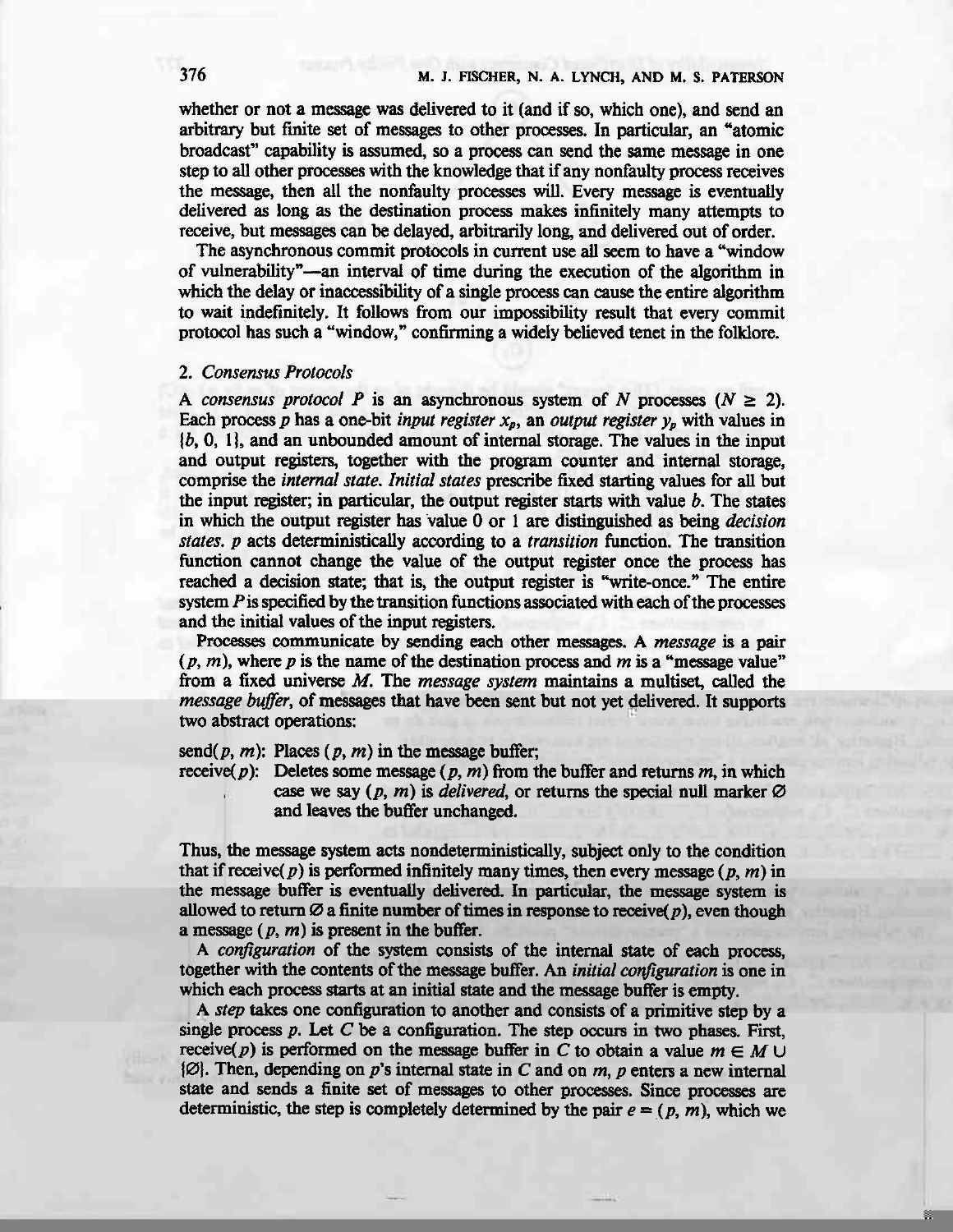# ^Impossibility of Distributed Consensus with One Faulty Process <sup>377</sup>



call an event. (This "event" should be thought of as the receipt of m by p.)  $e(C)$ denotes the resulting configuration, and we say that  $e$  can be *applied* to  $C$ . Note that the event  $(p, \emptyset)$  can always be applied to C, so it is always possible for a process to take another step.

A schedule from C is a finite or infinite sequence  $\sigma$  of events that can be applied. in turn, starting from C. The associated sequence of steps is called a run. If  $\sigma$  is finite, we let  $\sigma(C)$  denote the resulting configuration, which is said to be *reachable* from C. A configuration reachable from some initial configuration is said to be accessible. Hereafter, all configurations mentioned are assumed to be accessible,

The following lemma expresses a "commutativity" property of schedules.

LEMMA 1. Suppose that from some configuration C, the schedules  $\sigma_1$ ,  $\sigma_2$  lead to configurations  $C_1$ ,  $C_2$ , respectively. If the sets of processes taking steps in  $\sigma_1$  and  $\sigma_2$ , respectively, are disjoint, then  $\sigma_2$  can be applied to  $C_1$  and  $\sigma_1$  can be applied to  $C_2$ , and both lead to the same configuration  $C_3$ . (See Figure 1.)

**PROOF.** The result follows at once from the system definition, since  $\sigma_1$  and  $\sigma_2$ do not interact.  $\Box$ 

A configuration C has *decision value*  $\nu$  if some process  $p$  is in a decision state with  $y_p = v$ . A consensus protocol is *partially correct* if it satisfies two conditions:

(1) No accessible configuration has more than one decision value.

(2) For each  $v \in \{0, 1\}$ , some accessible configuration has decision value v.

A process  $p$  is *nonfaulty* in a run provided that it takes infinitely many steps, and A process  $p$  is *nonjumly* in a run provided that it takes minitely many steps, and it is *faulty* otherwise. A run is *admissible* provided that at most one process is faulty and that all messages sent to nonfaulty processes are evortually received.

A run is a *deciding* run provided that some process reaches a decision state in that run. A consensus protocol P is *totally correct in spite of one fault* if it is partially correct, and every admissible run is a deciding run. Our main theorem shows that every partially correct protocol for the consensus problem has some admissible run that is not a deciding run.

## 3. Main Result

THEOREM 1. No consensus protocol is totally correct in spite of one fault.

**PROOF.** Assume to the contrary that  $P$  is a consensus protocol that is totally correct in spite of one fault. We prove a sequence of lemmas which eventually lead to a contradiction.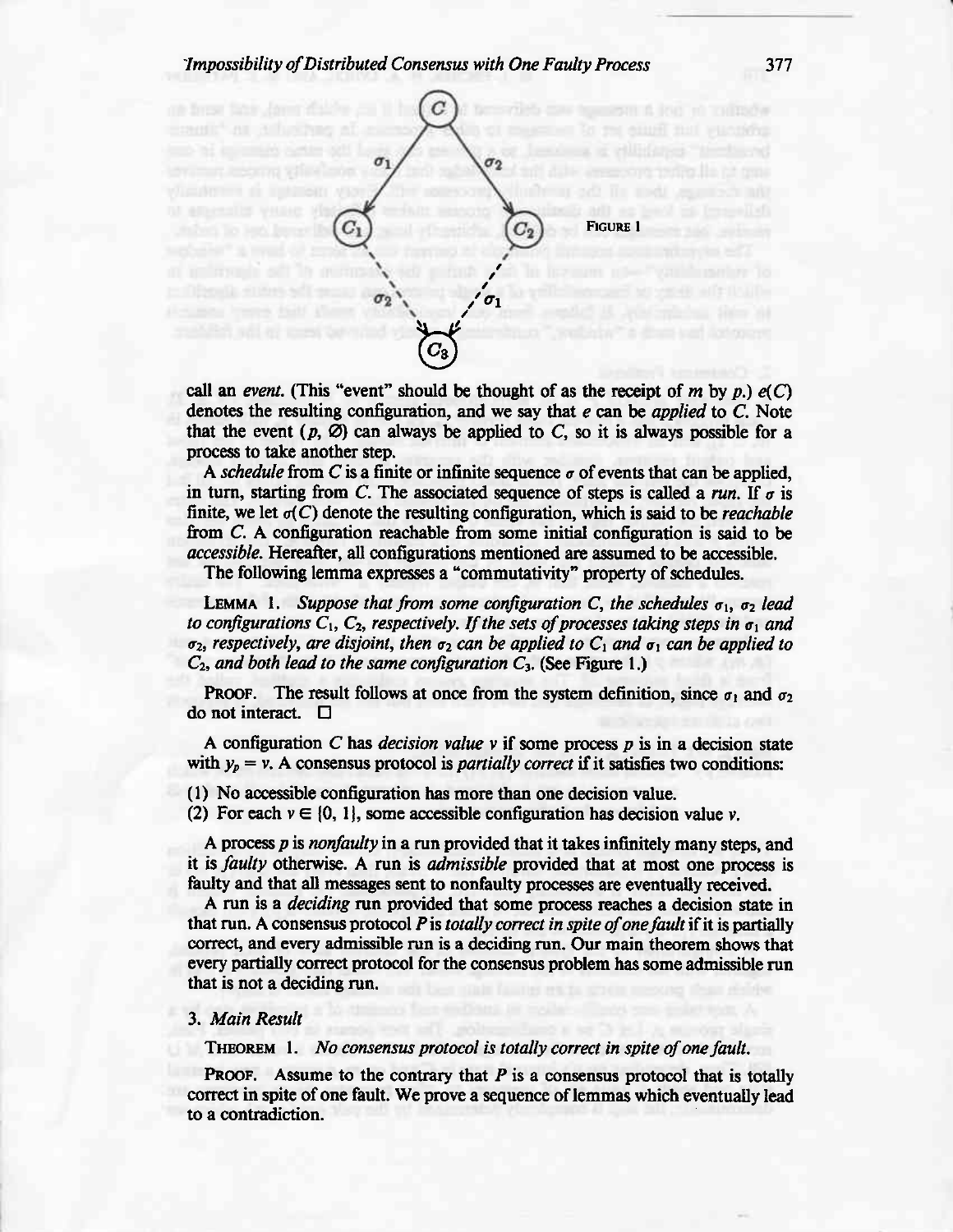The basic idea is to show circumstances under which the protocol remains forever indecisive. This involves two steps. First, we argue that there is some initial configuration in which the decision is not already predetermined. Second, we construct an admisible run that avoids ever taking a step that would commit the system to a particular decision.

Let C be a configuration and let V be the set of decision values of configurations reachable from C. C is *bivalent* if  $|V| = 2$ . C is univalent if  $|V| = 1$ , let us say  $0$ -valent or 1-valent according to the corresponding decision value. By the total correctness of P, and the fact that there are always admissible runs,  $V \neq \emptyset$ .  $\Box$ 

## LEMMA 2.  $P$  has a bivalent initial configuration.

**PROOF.** Assume not. Then  $P$  must have both 0-valent and 1-valent initial configurations by the assumed partial correctness. Let us call two initial configurations *adjacent* if they differ only in the initial value  $x_p$  of a single process p. Any two initial configurations are joined by a chain of initial configurations, each adjacent to the next. Hence, there must exist a 0-valent initial configuration  $C_0$ adjacent to a 1-valent initial configuration  $C_1$ . Let p be the process in whose initial value they differ,

Now consider some admissible deciding run from  $C_0$  in which process p takes no steps, and let  $\sigma$  be the associated schedule. Then  $\sigma$  can be applied to  $C_1$  also, and corresponding configurations in the two runs are identical except for the internal state of process p. It is easily shown that both runs eventually reach the same decision value. If the value is 1, then  $C_0$  is bivalent; otherwise,  $C_1$  is bivalent. Either case contradicts the assumed nonexistence of a bivalent initial configuration. E

LEMMA 3. Let C be a bivalent configuration of P, and let  $e = (p, m)$  be an event that is applicable to C. Let  $\mathcal C$  be the set of configurations reachable from C without applying e, and let  $\mathcal{D} = e(\mathcal{C}) = \{e(E) | E \in \mathcal{C} \text{ and } e \text{ is applicable to } E\}.$  Then,  $\mathcal{D}$ contains a bivalent configuration.

**PROOF.** Since e is applicable to C, then by definition of  $\mathscr{C}$  and the fact that messages can be delayed arbitrarily, e is applicable to every  $E \in \mathcal{C}$ .

Now assume that  $\mathscr D$  contains no bivalent configurations, so every configuration  $D \in \mathcal{D}$  is univalent. We proceed to derive a contradiction.

Let  $E_i$  be an *i*-valent configuration reachable from C,  $i = 0, 1$ . ( $E_i$  exists since C is bivalent.) If  $E_i \in \mathcal{C}$ , let  $F_i = e(E_i) \in \mathcal{D}$ . Otherwise, e was applied in reaching  $E_i$ , and so there exists  $F_i \in \mathcal{D}$  from which  $E_i$  is reachable. In either case,  $F_i$  is *i*-valent since  $F_i$  is not bivalent (since  $F_i \in \mathcal{D}$  and  $\mathcal{D}$  contains no bivalent configurations) and one of  $E_i$  and  $F_i$  is reachable from the other. Since  $F_i \in \mathcal{D}$ ,  $i = 0, 1, \mathcal{D}$  contains both 0-valent and 1-valent configurations.

Call two configurations neighbors if one results from the other in a single step. By an easy induction, there exist neighbors  $C_0$ ,  $C_1 \in \mathcal{C}$  such that  $D_i = e(C_i)$  is *i*-valent,  $i = 0$ , 1. Without loss of generality,  $C_1 = e'(C_0)$  where  $e' = (p', m')$ .

*Case* 1. If  $p' \neq p$ , then  $D_1 = e'(D_0)$  by Lemma 1. This is impossible, since any successor of a 0-valent configuration is 0-valent. (See Figure 2.)

Case 2. If  $p' = p$ , then consider any finite deciding run from  $C_0$  in which p takes no steps.

Let  $\sigma$  be the corresponding schedule, and let  $A = \sigma(C_0)$ . By Lemma 1,  $\sigma$  is applicable to  $D_i$ , and it leads to an *i*-valent configuration  $E_i = \sigma(D_i)$ ,  $i = 0, 1$ . Also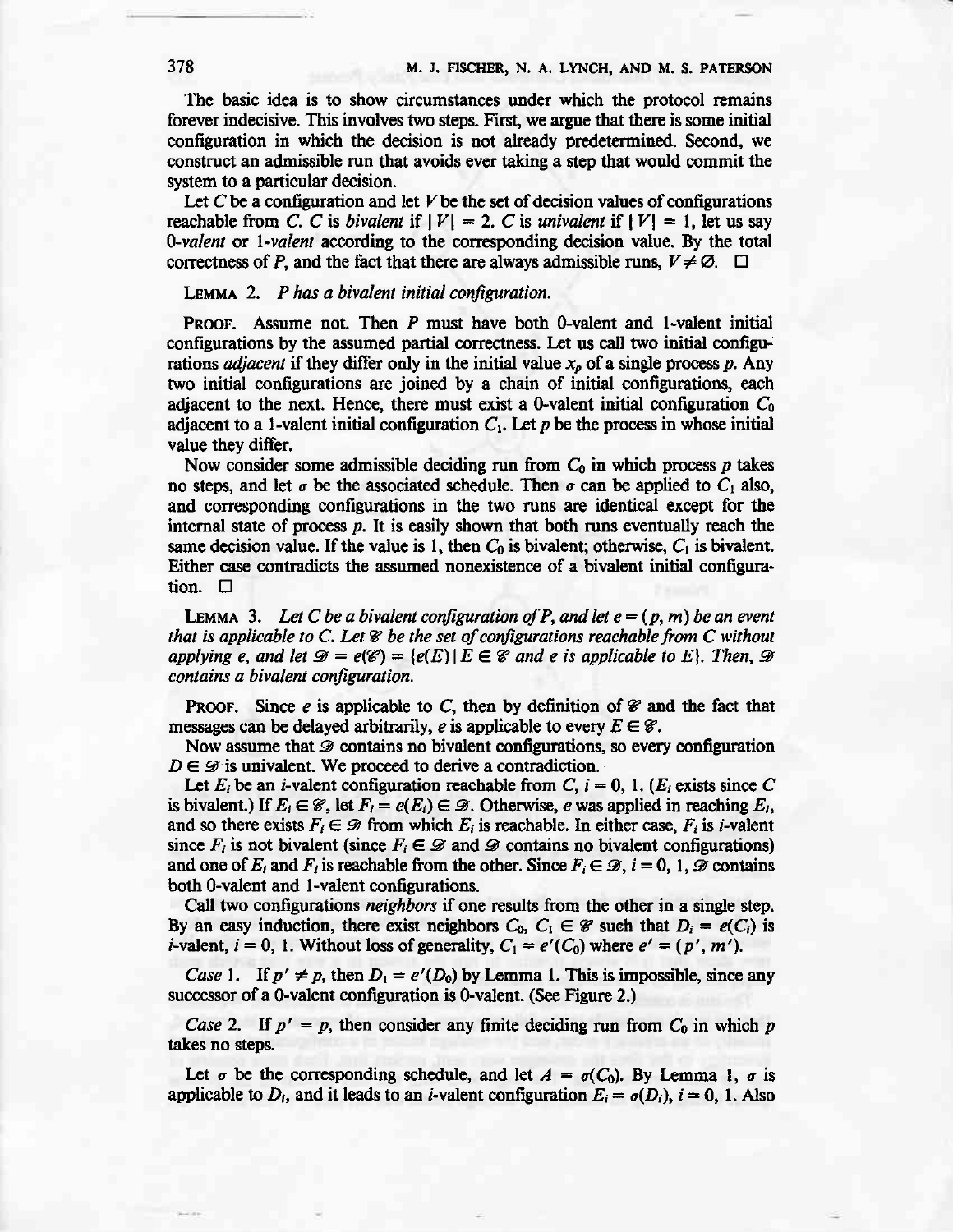# Impossibility of Distributed Consensus with One Faulty Process



by Lemma 1,  $e(A) = E_0$  and  $e(e'(A)) = E_1$ . (See Figure 3.) Hence, A is bivalent. But this is impossible since the run to  $\Lambda$  is deciding (by assumption), so  $\Lambda$  must be univalent.

In each case, we reached a contradiction, so  $\mathscr{D}$  contains a bivalent configuration.  $\Box$ 

Any deciding run from a bivalent initial configuration goes to a univalent configuration, so lhere must be some single step that goes from a bivalent to a univalent configuration. Such a step determines the eventual decision value. We now show that it is always possible to run the system in a way that avoids such steps, leading to an admissible nondeciding run.

The run is constructed in stages, starting from an initial configuration. We ensure that the run is admissible in tbe following way. A queue of processes is maintained, initially in an arbitrary order, and the message buffer in a configuration is ordered according to the time the mesages were sent, anliest first. Each stage consists of one or more process steps. The stage ends with the first process in the process queue taking a step in which, if its message queue was not empty at the start of the

379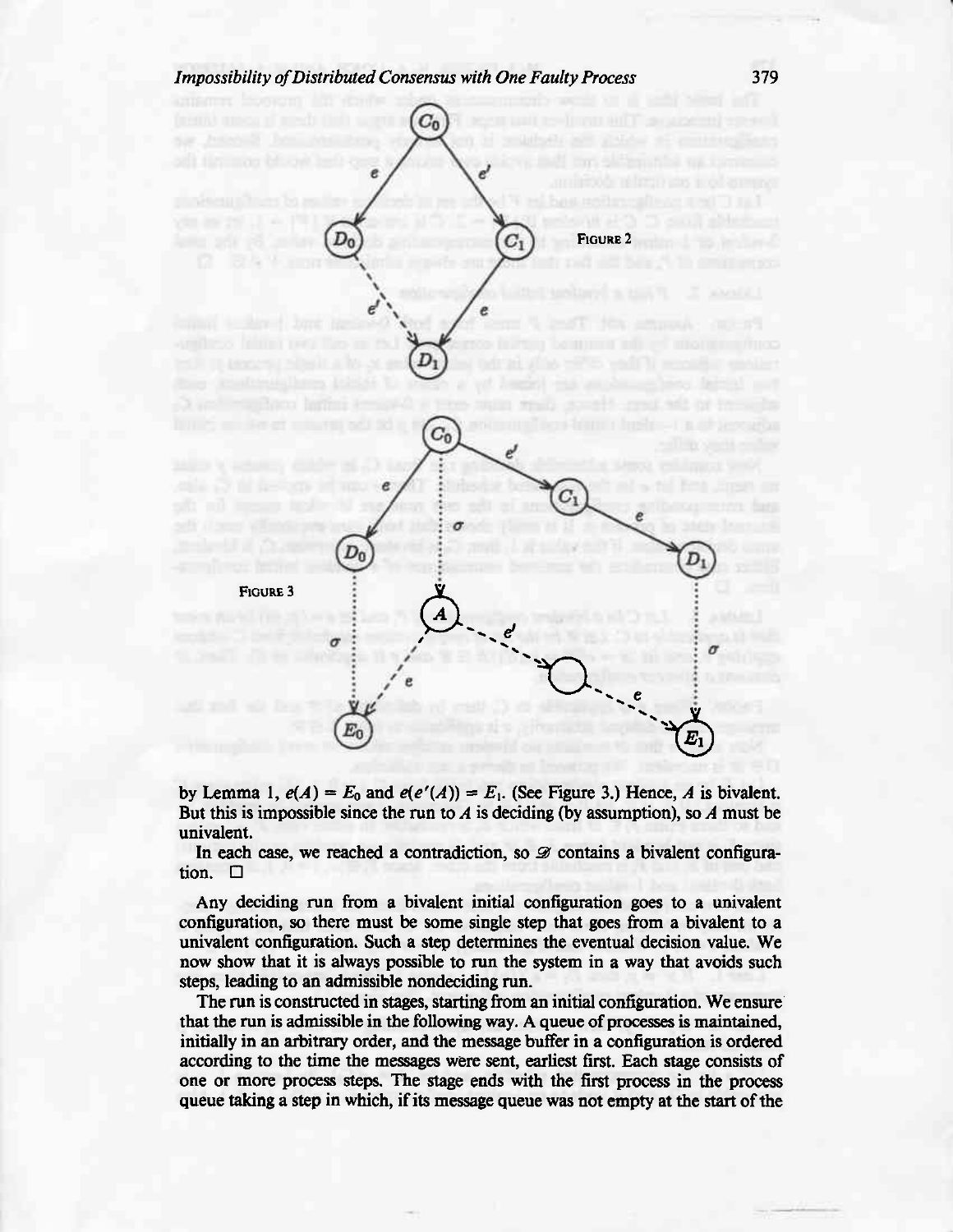stage, its earliest message is received. This process is then moved to the back of the process queue. In any infinite sequence of such stages every proces takes infinitely many steps and receives every message sent to it. The run is therefore admissible. Our problem, of course, is to do this in such a way as to avoid a decision ever being reached.

Let  $C_0$  be a bivalent initial configuration whose existence is assured by Lemma 2. Execution begins in  $C_0$ , and we ensure that every stage begins from a bivalent configuration. Suppose then that configuration  $C$  is bivalent and that process  $p$ heads the priority queue. Let m be the earliest message to p in  $\mathbb{C}^s$  message buffer, if any, and  $\emptyset$  otherwise. Let  $e = (p, m)$ . By Lemma 3, there is a bivalent configuration  $C'$  reachable from  $C$  by a schedule in which  $e$  is the last event applied. The corresponding sequence of steps defines the stage.

Since each stage ends in a bivalent configuration, every stage in the construction of the infinite schedule succeeds. The resulting run is admissible, and no decision is ever reached. It follows that P is not totally correct.  $\Box$ 

### 4. Initially Dead Processes

In this section, we exhibit a protocol that solves the consensus problem for  $N$ processes as long as a majority of the processes are nonfaulty and no proces dies during the execution of the protocol. No proces knows in advance, however, which of the processes are initially dead and which are not.

The protocol works in two stages. During the fint stage, the processes construct a directed graph G with a node corresponding to each process. Every process broadcasts a message containing its process number and then listens for messages from  $L - 1$  other processes, where  $L = \frac{\Gamma(N + 1)}{21}$ . G has an edge from ito jiff j receives a message from i. Thus, G has indegree  $L - 1$ .

In the second stage, the processes construct  $G^+$  (the transitive closure of G) in the sense that upon completion of this stage, each process  $k$  knows about all of the edges (*j*, *k*) incident on k in  $G^+$  as well as the initial values of all such *j*.

To carry out this stagg each process broadcasts io all other processes its process number and initial value together with the names of the  $L - 1$  processes it heard from during the first stage. It then waits until it has received a stage 2 message from every ancestor in  $G$  that it knows about. Initially, it knows only about the  $L - 1$  processes from which it heard directly during the first stage, but it learns about additional ancestors from the stage 2 messages that it receives. Waiting continues until such time as all currently known-about processes have been heard from.

At this point, each process knows all of its own ancestors and the edges of  $G$ incident on them. Using this information, it computes all of the edges of  $G^+$ incident on each of its ancestors. It then determines which of its ancestors belong to an *initial* clique of  $G^+$ , that is, a clique with no incoming edges. To do this, it uses the fact that a node  $k$  is in an initial clique iff  $k$  is itself an ancestor of every node j that is an ancestor of k. Since every node in  $G^+$  has at least  $L - 1$ predecessors, there can be only one initial clique; it has cardinality at least L, and every process that completes the second stage knows exactly the set of processes comprising it.

Finally, each process makes a decision based on the initial values of the processes in rhe initial clique using any agreed-upon rule. Since all processes know the initial values of all members of the initial clique, they all reach the same decision.

The correctness of this protocol proves the following theorem.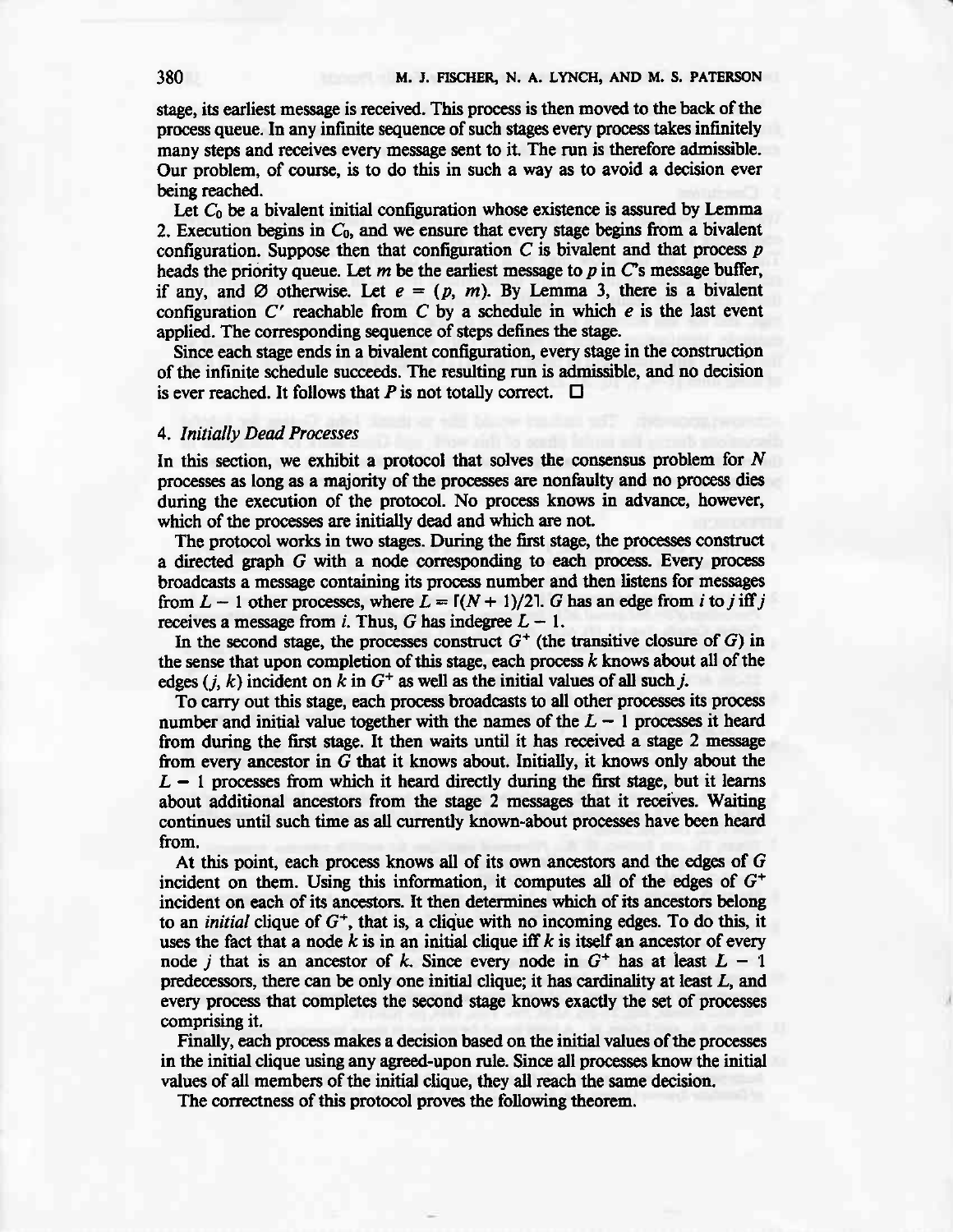# Impossibility of Distributed Consensus with One Faulty Process 381

THEOREM 2. There is a partially correct consensus protocol in which all nonfaulty processes always reach a decision, provided no processes die during its execution and a strict majority of the processes are alive initially.

### 5. Conclusion

We have shown that a natural and important problem of fault-tolerant cooperative computing cannot be solved in a totally asynchronous model of computation. These results do not show that such problems cannot be "solved" in practice; rather, they point up the need for more refined models of distributed computing that better reflect realistic assumptions about processor and communication timings, and for less stringent requirements on the solution to such problems. (For example, termination might be required only with probability 1.) Subsequent to the original announcement of these results [12], progress has been made along both of these lines  $[1-4, 9, 10, 20, 25]$ .

ACKNOWLEDGMENT. The authors would like to thank John Guttag for helpful discusions during the initial phase of this work, aqd Gene Stark for discussion of the results and a careful reading of the text. They also thank the referees for pointing out several places where the presentation needed improvement.

#### REFERENCES

- 1. ATTIYA, C., DOLEV, D., AND GIL, J. Asynchronous Byzantine consensus. In Proceedings of the 3rd Annual ACM Symposium on Principles of Distributed Computing (Vancouver, B.C., Canada, Aug. 27-29). ACM, New York, 1984, pp. 119-133.
- 2. BEN-OR, M. Another advantage of free choice: Completely asynchronous agreement protocols. In Proceedings of the 2nd Annual ACM Symposium on Principles of Distributed Computing (Montreal, Quebec, Canada, Aug. 17-19). ACM, New York, 1983, pp. 27-30.
- 3. BRACHA, G. An asynchronous  $l(n 1)/3$  resilient consensus protocol. In *Proceedings of the 3rd* Annual ACM Symposium on Principles of Distributed Computing (Vancouver, B.C., Canada, Aug. 27-29). ACM, New York, 1984, pp. 154-162.
- 4. BRACHA, G., AND TOUEG, S. Resilient consensus protocols. In Proceedings of the 2nd Annual ACM Symposium on Principles of Distributed Computing (Montreal, Quebec, Canada, Aug. 17-19). ACM, New York, 1983, pp. 12-26.
- 5. DEMILLO, R. A., LYNCH, N. A., AND MERRITT, M. J. Cryptographic protocols. In Proceedings of the 14th Annual ACM Symposium on Theory of Computing (San Francisco, Calif., May 5-7). ACM, New York, 1982, pp. 3E3-400.
- 6. DOLEV, D., AND STRONG, H. R. Distributed commit with bounded waiting. In Proceedings of the 2nd Annual IEEE Symposium on Reliability in Distributed Software and Database Systems. IEEE, New York, 1982, pp. 53-60.
- 7. DOLEV, D., AND STRONG, H. R. Polynomial algorithms for multiple processor agreement. In Proceedings of the 14th Annual ACM Symposium on Theory of Computing (San Francisco, Calif., May 5-7). ACM, New York, 1982, pp. 401-407.
- 8. DOLEV, D., FISCHER, M., FOWLER, R., LYNCH, N., AND STRONG, H. R. An efficient algorithm for Byzantine agreement without authentication. Inf. Control 52, 3 (1983), 257-274.
- 9. DOLEV, D., LYNCH, N., PINTER, S., STARK, E., AND WEIHL, W. Reaching approximate agreement in the presence of faults. In Proceedings of the 3rd Annual IEEE Symposium on Reliability in Distributed Software and Database Systems. IEEE, New York, 1983, pp. 145-154.
- 10. DWORK, C., LYNCH, N., AND STOCKMEYER, L. Consensus in the presence of partial synchrony. In Proceedings of the 3rd Annual ACM Symposium on Principles of Distributed Computing (Vancouver, B.C., Canada, Aug. 27-29). ACM, New York, 1984, pp. 103-118.
- II. FISCHER, M., AND LYNCH. N. A lower bound for the time to assure interactive consistency. Inf. Proc. Lett. 14, 4 (1982), 183-186.
- 12. FISCHER, M., LYNCH, N., AND PATERSON, M. Impossibility of distributed consensus with one faulty process. In Proceedings of the 2nd Annual ACM SIGACT-SIGMOD Symposium on Principles of Database Systems (Atlanta, Ga., Mar. 21-23). ACM, New York, 1983, pp. 1-7.